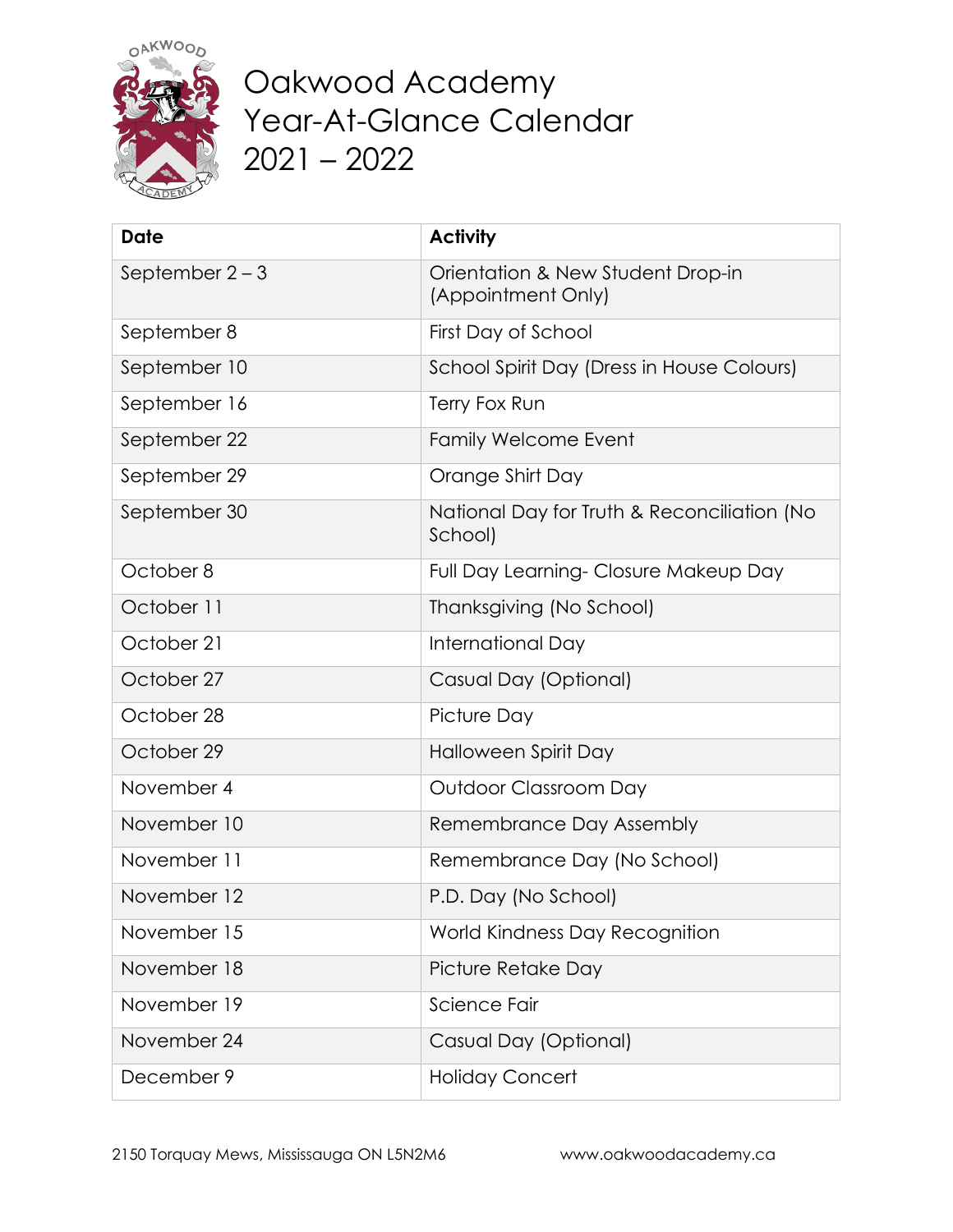| December 15             | Casual Day (Optional)                                 |
|-------------------------|-------------------------------------------------------|
| December 16             | Holiday Spirit Day (Dress in Holiday Colours)         |
| December 17 – January 4 | Winter Holidays (No School)                           |
| January 5               | <b>Back to School</b>                                 |
| January 19              | Casual Day (Optional)                                 |
| February 14             | Valentine's Spirit Day (Dress in Red, White,<br>Pink) |
| February 15             | Sibling Photo Day                                     |
| February 17             | 100 <sup>th</sup> Day of School                       |
| February 18             | P.D. Day (No School)                                  |
| February 21             | Family Day (No School)                                |
| February 22             | Casual Day (Optional)                                 |
| February 23             | Anti-Bullying Day (Dress in Pink)                     |
| February 28 - March 4   | <b>Spirit Week</b>                                    |
| March 1                 | Pancake Tuesday                                       |
| March $7 - 18$          | <b>March Break</b>                                    |
| March 14 - 18           | March Break Camp (Optional Enrolment)                 |
| March 30                | Casual Day (Optional)                                 |
| April 1                 | Abilities Awareness Day (Dress in Red)                |
| April 14                | Easter Spirit Day (Dress in Easter Colours)           |
| April 15                | Good Friday (No School)                               |
| April 18                | Easter Monday (No School)                             |
| April 22                | Earth Spirit Day (Dress in Blue and Green)            |
| April 27                | Casual Day (Optional)<br><b>Ability Awareness</b>     |
| May 3                   | Eid Holiday (No School)                               |
| <b>May 20</b>           | P.D. Day (No School)                                  |
| <b>May 23</b>           | Victoria Day (No School)                              |